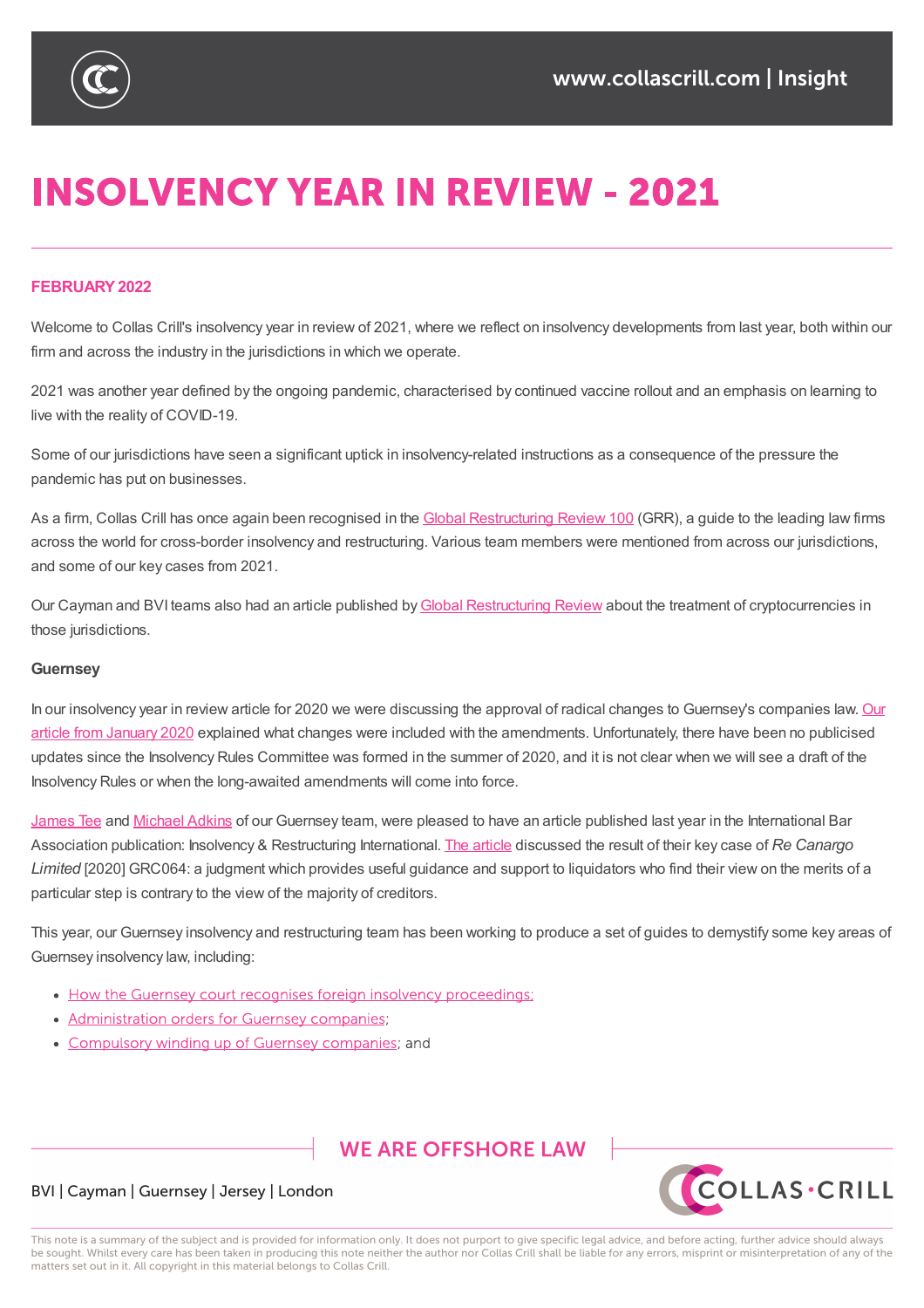

## • The local process for enforcing debts against real property, known as saisie

Lastly, our team was proud to attend the Royal Court to see Quentin Bregg called to the Guernsey bar as our latest qualified advocate. Quentin is a key member of our [insolvency](https://www.collascrill.com/knowledge-documents/guides/collas-crill-explains-saisie-enforcement-in-guernsey/) team and has already been putting his rights of audience to good use.

#### **BVI**

Our fast growing BVI insolvency team is headed by David Harby, who welcomed Nia Statham and Fay O'Halloran as Associates in 2021. The team also celebrated the promotion of Dave Marshall to Senior Associate, and bid farewell to Senior Associate Daisy Bovingdon, who returned to our Jersey office after several years practising in the BVI.

2021 ushered in new developments in the crypto space, [which](https://www.collascrill.com/who-we-are/h/david-harby/) was canvassed by [David](https://www.collascrill.com/who-we-are/s/nia-statham/) who hosted an ['On](https://www.collascrill.com/who-we-are/o/fay-ohalloran/) the Sofa' podcast to explore crypto [developments](https://www.collascrill.com/who-we-are/b/daisy-bovingdon/) in the context of fraud and [insolvenc](https://www.collascrill.com/who-we-are/m/dave-marshall/)y.

In the podcast, David discusses a BVI decision (*Philip Smith v Torque Group Holdings Limited et al* BVIHC (COM) 0031 of 2021) which confirmed that crypto amounted to an asset under the Insolvency Act 2003 (Act) and was capable of [ownership](https://www.collascrill.com/news-updates/articles/on-the-sofa-podcast-all-things-crypto/).

Earlier in the year, the Privy Council found in *Byers and others v Chen Ningning* (British Virgin Islands) [2021] UKPC 4 Privy Council Appeal No 0082 of 2019, that a sole director who [resigned](https://www.eccourts.org/philip-smith-v-torque-group-holdings-limited-et-al/) from her position and sought to appoint a replacement shortly before her company went into liquidation continued to owe fiduciary duties to her company.

Meanwhile, the Court of Appeal confirmed in *Net [International](https://www.collascrill.com/news-updates/articles/fiduciary-duties-owed-by-the-ultimate-boss-in-de-jure-directorship-roles/) Property Limited v Erez*BVIHCMAP2020/0010 that, whilst the BVI Courts will recognise the appointment of representatives by a foreign Court (including liquidators and trustees in bankruptcy) as having status in the BVI, the BVI Court may only provide assistance to representatives from certain countries as designated in Part XIX of the Act.

In other news, the Privy Council also published its decision this year in *Broad Idea International Ltd v Convoy Collateral Ltd and Convoy Collateral Ltd v Cho Kwai Chee* which re-affirmed the Black Swan jurisdiction (which has since been placed on a statutory footing, see our article on the subject for more details).

The [BVIGovernment](https://www.collascrill.com/news-updates/articles/the-bvi-common-law-after-broad-idea/) also published a revised suite of BVI insolvency and company legislation, which is available on the BVI FSC website: Insolvency Act (Revised 2020), Insolvency Practitioners Regulations (Revised 2020), Insolvency Code of Practice (Revised 2020), Insolvency Rules [\(Revised](https://www.collascrill.com/news-updates/articles/the-black-swan-flies-again/) 2020).

## **Jersey**

Our Jersey office's [insolvency](https://www.bvifsc.vg/library/legislation/insolvency-rules-revised-2020) and [restructuring](https://www.bvifsc.vg/library/legislation/insolvency-code-practice-revised-2020) practice continues to go from strength to strength, with the team being actively engaged in a number of high profile matters acting for officeholders, directors and stakeholders, such as assisting FRP's UK Restructuring Advisory team as part of the sale of the Debenhams brand and acting as lead counsel for the court-appointed receivers tasked with recovering the sums due under a promissory note, with a face value in excess of €52,000,000 as part of the well-publicised Crociani saga.

# **WE ARE OFFSHORE LAW**



# BVI | Cayman | Guernsey | Jersey | London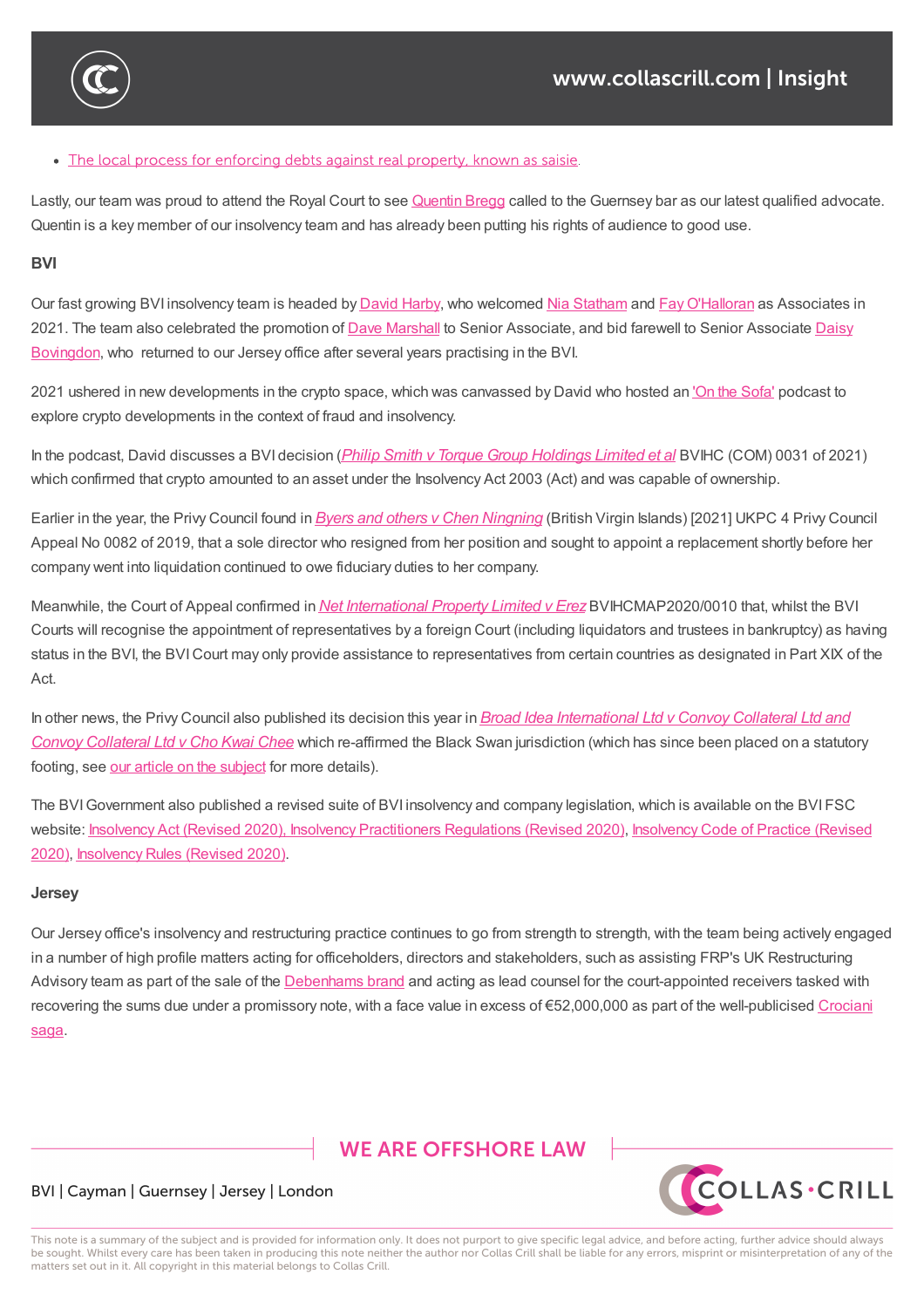It has also been actively involved in preparing and delivering submissions to the Privy Council (Jersey's highest court) in the Z Trusts litigation. Simon Hurry appeared on behalf of the appellant alongside *Shân Warnock*-*Smith* QC and Clare StanleyQC. The decision, which could have industry-changing consequences, is expected to be released early this year.

The Jersey team has recently been bolstered by Senior Associate Daisy [Bovingdon's](https://www.jcpc.uk/cases/jcpc-2019-0119.html) return from our BVI office. Daisy is an experienced and [very](https://www.collascrill.com/who-we-are/h/simon-hurry/) well regarded lawyer who specialises in high value, multi-jurisdictional commercial litigation and insolvency, servicing global clients. Daisy has particularly strong connections in the UK, China, the Middle East and Russia.

There continues to be a noticeable uptick in instructions from boards under [pressure](https://www.collascrill.com/who-we-are/b/daisy-bovingdon/) from the adverse economic impact of the pandemic. Simon Hurry, a member of the Legal & Regulatory Committee of the Association of Restructuring and Insolvency Experts, will speak on this subject at the Thought Leaders 4 FIRE Global Summit in Dublin this month as well as at the School of International Financial Services seminar series.

The Jersey office [contin](https://www.collascrill.com/who-we-are/h/simon-hurry/)ues to produce great content, [including](https://thoughtleaders4.com/fire/fire-event/fire-starters-global-summit) practical guides relating to the winding up of companies in Jersey and [cross-border](https://www.collascrill.com/events/2022/understanding-your-liabilities-as-a-jersey-director/) issues.

Recently, the team wrote about the English case of AI Jaber v Mitchell [2021] EWCA Civ 1190, considering the scope of liquidator investigations and witness immunity from an English and Jersey [perspective.](https://www.collascrill.com/knowledge/jersey/dispute-resolution/guide/)

## **Cayman**

2021 saw the Cayman Dispute Resolution team achieve significant growth, firmly establishing itself as a major presence in the Cayman legal market. This was reflected in the addition of five new joiners to the DR team, from Associate through to Counsel level, as well as the admission of Dawn Major as an Attorney of the Cayman Islands following her successful completion of articles with the firm.

A fantastic achievement for the team, under the leadership of Cayman office Managing Partner Stephen Leontsinis, was the elevation of the Dispute Resolution team to Tier 2 in the Legal 500 Caribbean 2022 rankings. The team was referred to as *"one of the leading teams in the market"* and [described](https://www.collascrill.com/who-we-are/m/dawn-major/) as being "*seriously hard-working, intelligent and highly commercial. Very user friendly and easy to work with*." Stephen was again ranked as a Leading Individual and Partner Matthew Dors was [described](https://www.collascrill.com/who-we-are/l/stephen-leontsinis/) as *"an excellent advocate with a sharp mind in court".* As a further sign of the team's increasing market presence and industry impact, Partners Rocco Cecere, who has over twelve years of offshore insolvency and restructuring experience, and Jennifer Colegate, a commercial litigator and cross-border insolvency specialist with over fifteen years' experience, were both [named](https://www.collascrill.com/who-we-are/d/matthew-dors/) Next Generation Partners in the Legal 500 [Caribbean](https://www.collascrill.com/who-we-are/c/rocco-cecere/) 2022.

If you would like to know more about how we can support you or your client's business in 2022 and [beyond,](https://www.collascrill.com/who-we-are/c/jennifer-colegate/) please contact a *member of our insolvency team.*

# **WE ARE OFFSHORE LAW**



# BVI | Cayman | Guernsey | Jersey | London